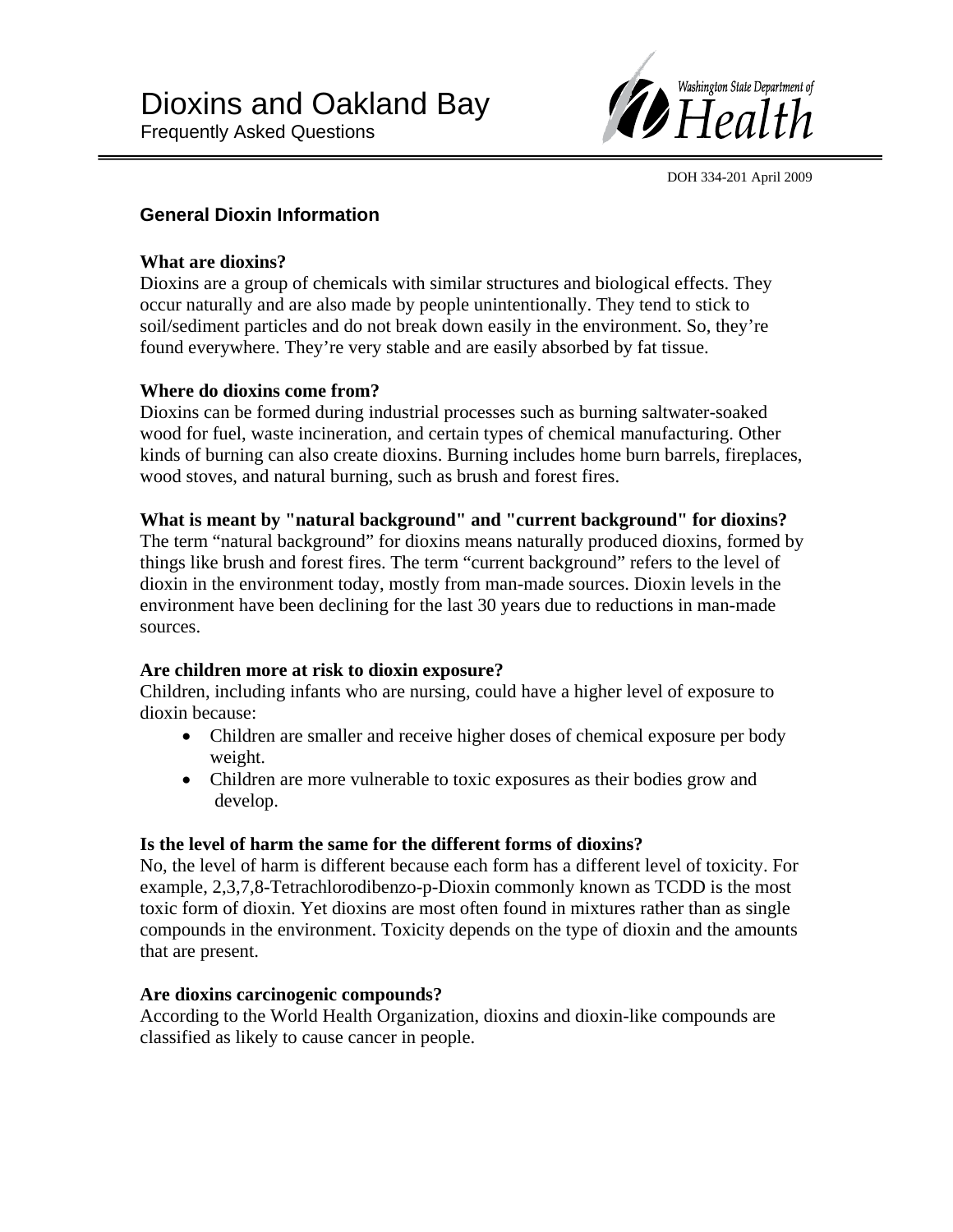## **Dioxins and Oakland Bay**

#### **How can dioxins affect my health?**

Exposure to elevated amounts of dioxin may increase the risk of certain cancers. Some non-cancer health effects associated with dioxin exposure are immune system and reproductive system problems. Those effects have been found in animals and humans exposed to levels many times higher than those found in the sediments at Oakland Bay. The most common health effect in people exposed to large amounts of dioxin is chloracne. Cases of chloracne have typically been the result of accidents or big dioxin contamination events. Chloracne is a severe skin disease with acne-like lesions that occur mainly on the face and upper body. Other effects of exposure to very large amounts of dioxin include skin rashes, skin discoloration, excessive body hair, and possibly mild liver damage.

### **Are the dioxin levels in Oakland Bay sediments harmful?**

Based on a preliminary review of the sediment data and our experience with other Puget Sound sites (such as Budd Inlet and Rayonier Mill), the Department of Health believes it is unlikely that people will experience health effects from dioxin in sediments and water in Oakland Bay. We will be conducting a sediment health consultation and recommend collecting fish/shellfish tissue data, which will allow us to make a more definite statement.

### **What is the main source of exposure to dioxins for most people?**

People can be exposed to dioxins through contaminated foods, drinking water, inhaling, and skin contact. For chemicals that are persistent and build up over time, like dioxins, contaminants in food are the primary source of exposure. Meat, dairy products, and fish contribute more than 90 percent of the dioxin intake for the general public. So, everyone has some dioxin in their body. Yet for most, it's not life threatening — health risk depends on the amount and length of time a person is exposed. Studies have shown that gut tissues in cert[a](#page-1-0)in marine organisms (such as squid and the Pacific fish saury<sup>a</sup>) occasionally contain high levels of dioxins. Eating gut tissues may greatly increase the dietary intake of dioxins.<sup>1</sup> Dioxins tend to build up in lipid-rich (fatty) tissues or organs of fish, such as the liver. Since shellfish do not contain much lipid-rich tissue, the Department of Health believes it is unlikely that shellfish in Oakland Bay will contain levels of dioxin that could harm people's health.

#### **How are people exposed to dioxins in Oakland Bay?**

 $\overline{a}$ 

The primary way people are likely to be exposed to dioxins in Oakland Bay is eating fish or shellfish which may contain high levels of dioxin. While the Department of Health believes it's unlikely that dioxin contamination of shellfish will be a health risk, we recommend fish and shellfish sampling at Oakland Bay.

<span id="page-1-0"></span><sup>&</sup>lt;sup>a</sup> The Pacific Saury is a fish with a small mouth and elongated body. This fish is a food source in some Asian cuisines and is also known as mackerel pike.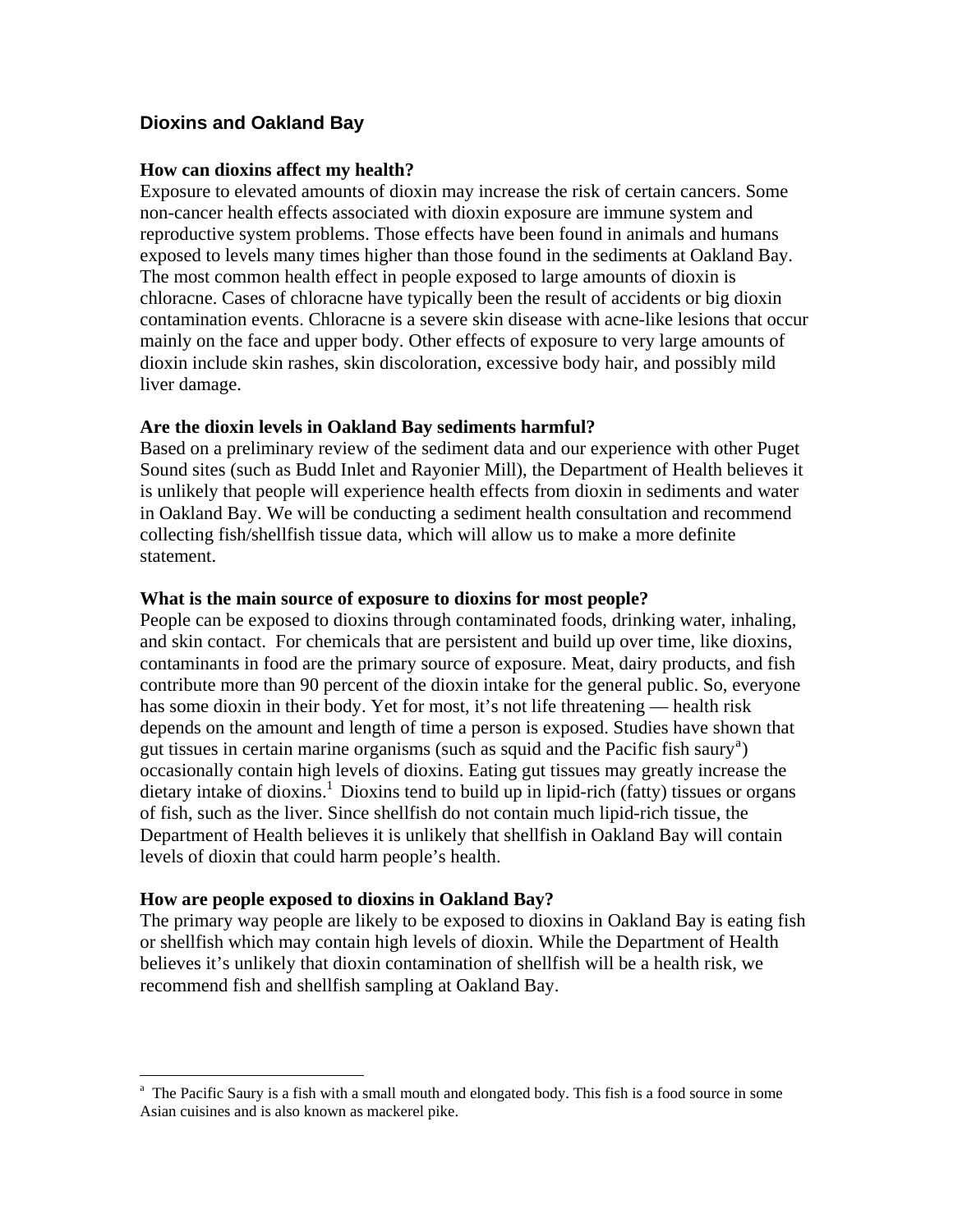## **What have past studies shown about the levels of dioxins in sediments and/or shellfish in the Puget Sound?**

Several studies across Puget Sound have identified dioxins in surface<sup>[b](#page-2-0)</sup> sediment at levels ranging from 0.16 to 97.6 parts per trillion (ppt)  $TEQ^{c}$  $TEQ^{c}$  $TEQ^{c}$ <sup>2,3,4,5</sup> Dioxin in Budd Inlet se[d](#page-2-2)iments<sup>d</sup> were found at levels as high as  $230$  ppt.  $6.7$  Dioxins have also been sampled in shellfish tissue across Puget Sound. Some levels range from 0.1 to 5.6 ppt total dioxins. The higher levels (such as the 5.6 ppt value) are primarily in ghost shrimp, which probably aren't eaten by consumers.<sup>2</sup> Based on previous Department of Health studies, the concentrations of dioxins in shellfish are low and it's unlikely that people will experience harmful health effects at these levels.

# **What is the level of risk for workers who might be exposed to dioxins?**

Several studies have suggested that workers exposed to high levels of dioxins over many y[e](#page-2-3)ars<sup>e</sup> may have an increased risk of cancer. Studies have also shown an increased risk of cancer, reproductive, or developmental effects<sup>8,9</sup> from long-term exposure to dioxins. However, a preliminary review of the Oakland Bay sediment data suggests dioxin levels are low and it is unlikely there will be health impacts to workers.

## **Will the Department of Health's evaluation provide information about health risks from sediment dioxins?**

Yes. The Department of Health will evaluate whether contaminants found in the sediment can harm the health of people who may come into contact with the sediment, swim, harvest fish or shellfish, and play on the shoreline of Oakland Bay. The department will also evaluate shellfish and/or fish data once collected, to evaluate the level of potential harm to human health from consumption of fish and shellfish.

# **Can we continue with recreational activities in Oakland Bay (such as walking on beach, boating, fishing, playing in sand)?**

Yes. Existing data suggest there is little risk from recreational contact with Oakland Bay sediments. The Department of Health Office of Shellfish and Water Protection recommends that people not harvest or eat fish or shellfish from Shelton Harbor and/or other areas that are prohibited for harvest because of bacterial pollution. If you're concerned about contact with sediments, the Department of Health recommends that you rinse your hands and feet with clean, potable water after recreational contact with the sand, sediment, and water from this area. The Department of Health is not currently recommending any restrictions on shellfish harvesting in Oakland Bay other than the existing closure in Shelton Harbor.

 $\overline{a}$ 

<span id="page-2-1"></span><span id="page-2-0"></span><sup>&</sup>lt;sup>b</sup> Surface sediment samples taken between 0-10 cm depth.

<sup>&</sup>lt;sup>c</sup> TEQ refers to Toxic Equivalence. Scientists use the term toxic equivalency factor (TEF) to compare the toxicity of different types or mixtures of dioxins to the toxicity of 2,3,7,8-TCDD, which is the most toxic.

<span id="page-2-2"></span><sup>&</sup>lt;sup>d</sup> Subsurface sediment samples taken between 3-4 feet depth

<span id="page-2-3"></span><sup>&</sup>lt;sup>e</sup> The length of time can be over 30 to 70 years based on the level of exposure and how often people are exposed in the workplace (i.e., every day during 8 hour period five days/week).